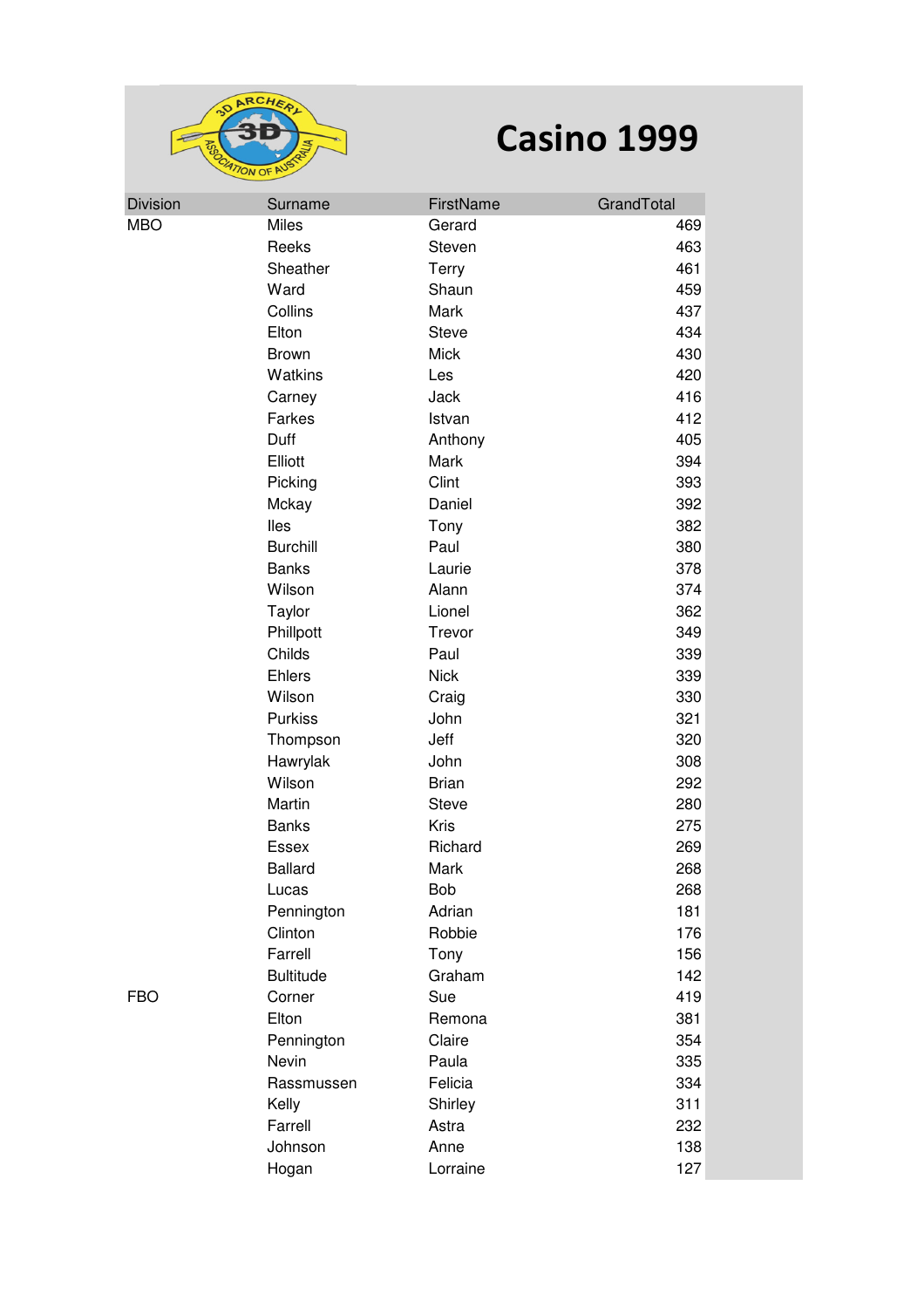

| <b>MBR</b> | Teelow           | Noel           | 467 |
|------------|------------------|----------------|-----|
|            | Bielefeld        | Graham         | 442 |
|            | Sherman          | Andrew         | 440 |
|            | Rassmussen       | Dane           | 434 |
|            | Clarke           | <b>Barry</b>   | 422 |
|            | <b>Bridge</b>    | Tim            | 421 |
|            | <b>Bulger</b>    | Darryl         | 419 |
|            | <b>Hicks</b>     | Jason          | 415 |
|            | Harrison         | Rod            | 409 |
|            | Shepard          | Warwick        | 406 |
|            | Rennell          | <b>Bruce</b>   | 402 |
|            | Everson          | Phill          | 394 |
|            | Watts            | <b>Mick</b>    | 394 |
|            | Salta            | Kelvin         | 393 |
|            | Pallant          | <b>Bruce</b>   | 388 |
|            | Pirlo            | <b>Brett</b>   | 379 |
|            | Hamell           | Scott          | 379 |
|            | Blackford        | Peter          | 375 |
|            | <b>Brooks</b>    | Dave           | 365 |
|            | Finlay           | <b>Bob</b>     | 357 |
|            | Bell             | Ed             | 349 |
|            | Fishburn         | Ray            | 344 |
|            | Mesic            | Martin         | 340 |
|            | Campbell         | lan            | 326 |
|            | Fahy             | David          | 322 |
|            | Scott            | Glen           | 322 |
|            | Spicer           | Gary           | 312 |
|            | Darby            | Kelly          | 310 |
|            | Day              | Stan           | 309 |
|            | <b>Broadbent</b> | Scott          | 300 |
|            | Morrow           | Phill          | 292 |
|            | Tarrant          | <b>Bruce</b>   | 277 |
|            | Saunders         | Lindsay        | 275 |
|            | Noble            | Don            | 259 |
|            | Richards         | Tony           | 233 |
|            | Bowen            | Adam           | 230 |
|            | Saul             | Troy           | 198 |
|            | Cowan            | Jim            | 171 |
| <b>FBR</b> | Sherman          | Annette        | 463 |
|            | Parker           | Christine      | 420 |
|            | Armour           | Kelly          | 386 |
|            | Iggledan         | Vicki          | 247 |
| <b>MBA</b> | Elsley           | Grant          | 424 |
|            | Sampson          | Peter          | 379 |
|            | Lazarus          | <b>Brendan</b> | 378 |
|            | Watts            | Keith          | 351 |
|            | Anderson         | Dan            | 156 |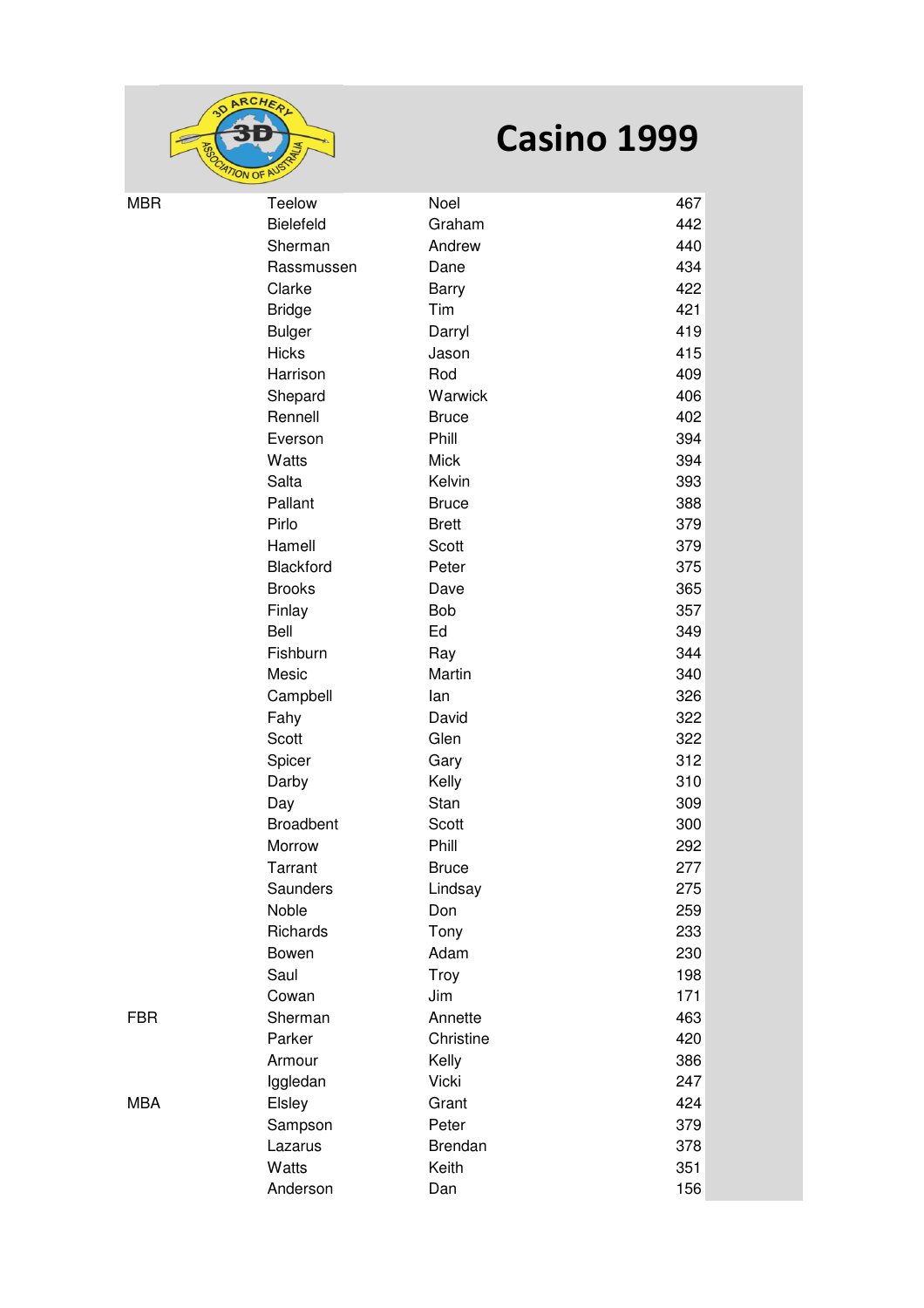

| <b>FBF</b>  | Lambert         | Kellie       | 360 |
|-------------|-----------------|--------------|-----|
|             | <b>Brodrick</b> | Gail         | 314 |
| <b>MCU</b>  | Parker          | Mike         | 371 |
|             | Eanes           | Dion         | 360 |
|             | Ohl             | David        | 332 |
|             | Kelly           | Gordon       | 311 |
|             | Rogan           | Bob          | 305 |
|             | Nitschke        | <b>Brent</b> | 305 |
|             | Cameron         | Ross         | 296 |
|             | Slater          | Ted          | 290 |
|             | White           | Ricky        | 259 |
|             | Mackay          | John         | 256 |
|             | Kennedy         | Peter        | 248 |
|             | Gillard         | John         | 232 |
|             | Klien           | Steve        | 220 |
|             | Revelle         | lan          | 210 |
|             | Klien           | Leigh        | 209 |
| <b>FCU</b>  | Haughton        | Marian       | 420 |
|             | Elliott         | Joanne       | 371 |
|             | Mackey          | Rachel       | 313 |
|             | Elliott         | Sue          | 296 |
|             | Hailes          | Sharon       | 274 |
|             | Gray            | Corinda      | 245 |
|             | Harvey          | Kirstin      | 200 |
| <b>RA</b>   | Paul            | Graham       | 242 |
| <b>RU</b>   | Townsend        | Darren       | 396 |
|             | Guthrie         | Rob          | 302 |
|             | Meakin          | <b>Brian</b> | 291 |
|             | Reeks           | Matt         | 283 |
|             | Day             | John         | 231 |
|             | Thomas          | Allan        | 218 |
|             | Mooney          | <b>Bob</b>   | 172 |
| <b>TRAD</b> | Aitkens         | Dallas       | 335 |
|             | Oneil           | Mike         | 283 |
|             | Corner          | Mark         | 260 |
|             | Messinbird      | Darryl       | 226 |
|             | Oliver          | Darren       | 121 |
| <b>MSR</b>  | Ward            | John         | 414 |
|             | <b>Butler</b>   | Len          | 389 |
|             | Ski             | John         | 347 |
|             | Bielefeld       | Phillip      | 315 |
|             | Bicknell        | Gavin        | 314 |
|             | Kemp            | Les          | 301 |
|             | Cottrell        | Rob          | 277 |